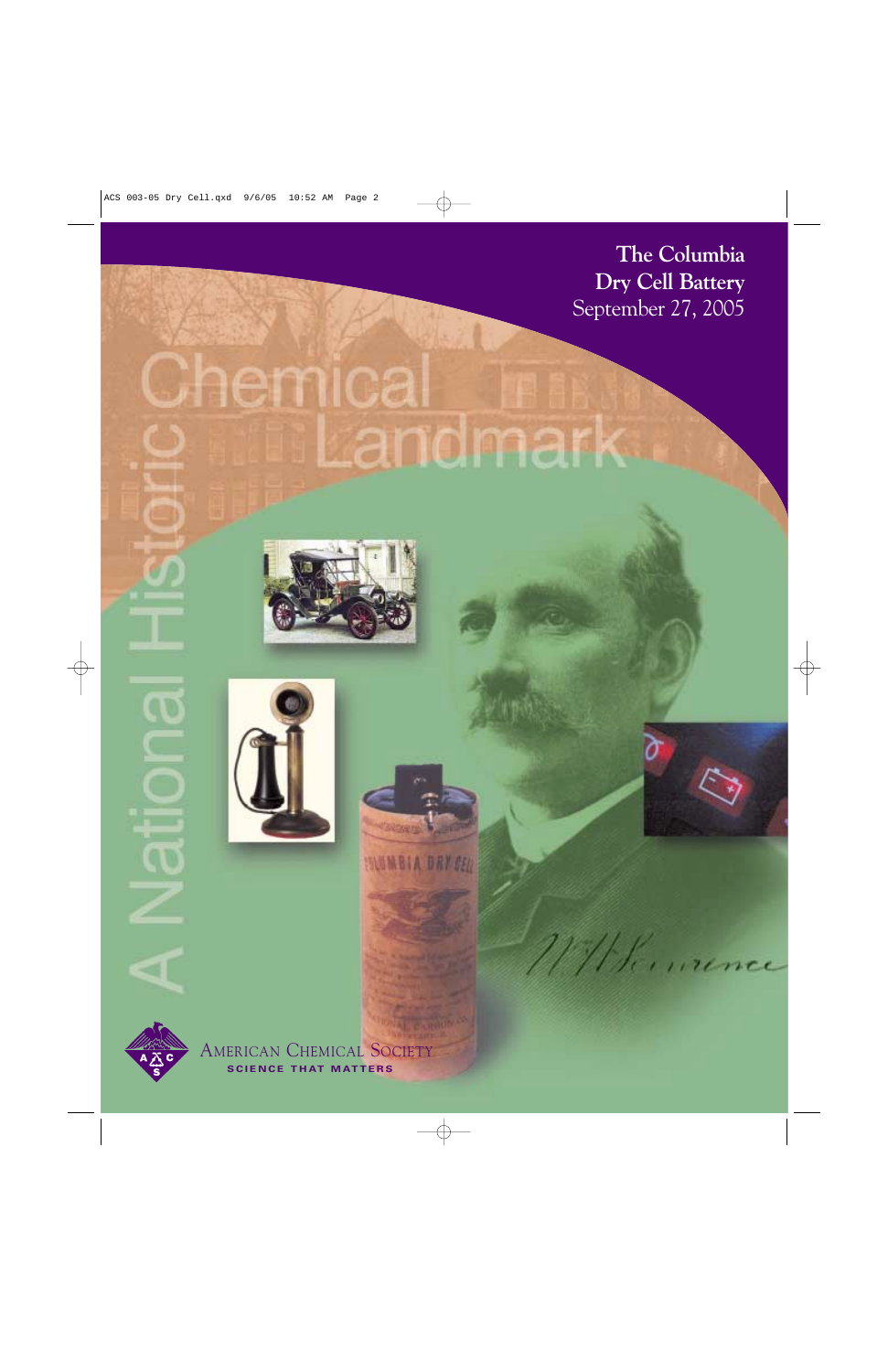man winds his pacemaker like a pocket watch... In thousands of<br>ways, large and small, batteries have changed our daily lives."<br>Mary Ellen Bowden, Chemistry is Electric! (Philadelphia, Chemical Heritage Foundation, 1997), p **"Imagine a world without batteries! A teenager walks outside wearing headphones, tethered to home by a lengthy extension cord. An old man winds his pacemaker like a pocket watch… In thousands of ways, large and small, batteries have changed our daily lives."**

Mary Ellen Bowden, *Chemistry is Electric!* (Philadelphia, Chemical Heritage Foundation, 1997), p.26.

# **History of the battery**

Modern battery development can be traced to the work of Luigi Galvani, who observed in the 1780s that a frog's leg twitched when connected by arcs made of iron and brass. Galvani thought the twitching originated in the leg tissue, suggesting that animals produce electricity (an assertion not definitively proved until the 1840s). Alessandro Volta, another pioneer in the field, thought that Galvani's explanation was incorrect and that Galvani's results arose from his use of two different metals connected by a moist conductor (a frog's leg).

In the 1790s Volta experimented with inanimate systems consisting of metal plates connected by brinesoaked cardboard to produce electric current. To build the first modern electrical battery, Volta stacked disks of zinc and silver in pairs to form a "pile." The "voltaic pile" was the first device producing continuous current; his work established the electrochemical principles that remain the basis of batteries used today. For several decades after Volta all advances in producing electricity still involved the use of liquid electrodes. And well into the 20<sup>th</sup> century the medium was always acidic.

The next major advance came in 1866 when Georges Leclanché developed a much improved battery. Leclanché assembled his cell in a porous pot. The cathode consisted of crushed manganese dioxide with a little carbon added. The anode was a zinc rod. The cathode was packed into the pot with a carbon rod inserted as a current collector. The anode and the pot were then immersed in an ammonium chloride solution, which acted as the electrolyte. The liquid seeped through the porous cup and made contact with the cathode material. Even though it was a heavy wet cell prone to breaking, Leclanché's invention represented an advance over previous batteries and it became an immediate success, gaining wide use in telegraph systems within two years of its development.

*Celebrating Chemistry: The American Chemical Society designated the development of The Columbia Dry Cell Battery a National Historic Chemical Landmark on September 27, 2005. For additional information see our Web site: www.chemistry.org/ landmarks.*

Further improvements came in the 1880's when Carl Gassner, a German scientist, invented the first dry cell. Gassner used zinc as the container to house the cell's other components; at the same time, he used the sealed zinc container as the anode.

The cathode surrounded a carbon rod. Gassner also added zinc chloride to the electrolyte, which markedly reduced corrosion of the zinc when the cell was idle, adding considerably to its shelf life.

# **Columbia dry cell**

Battery development shifted in the 1890s to the United States with the development of the Columbia dry cell by the National Carbon Company (NCC), the corporate predecessor of the Energizer Battery Company. NCC was founded in Cleveland in 1886 by Washington H. Lawrence, a pioneer in the manufacture of electrical products.

In 1894 NCC began marketing Leclanché wet cells. At the same time, in the mid-1890s, a bright and talented young man, E. M. Jewett, was working in NCC's Lakewood plant on the west side of Cleveland, under the direction of George Little. Jewett became interested in dry cells and, in his free time, conducted experiments in the laboratory. He developed a paper-lined, 1.5 volt cylindrical dry cell which he showed to Lawrence, who gave Jewett and Little a green light to begin manufacturing commercial dry cells. The trademark "Columbia" was proposed by Nelson C. Cotabish, a sales manager at NCC. In 1896, the company marketed the

very first battery intended for widespread consumer use: the sealed, sixinch, 1.5 volt Columbia dry cell. NCC was the first company to successfully manufacture and distribute sealed dry cell batteries on a large scale.



**The National Carbon Company**

The introduction of the Columbia marked an important step in the transformation of batteries from industrial products to consumer goods. Leclanché wet cells could not meet market needs for a maintenance-free, durable, and non-spill battery that was also inexpensive. The dry cell did, especially with subsequent improvements. One important advance came when NCC began using cardboard coiled into a tube as the separator between the anode and the cathode. Previous dry cell iterations, such as the Gassner version, had used plaster of Paris which left only a small space for the cathode. This was an inefficient system and such batteries were difficult to assemble.

The Columbia used a paste of flour and potato starch to coat the separator before it was placed inside the zinc can. This formulation improved ion diffusion through the separator and adhesion of the separator to the can. Also with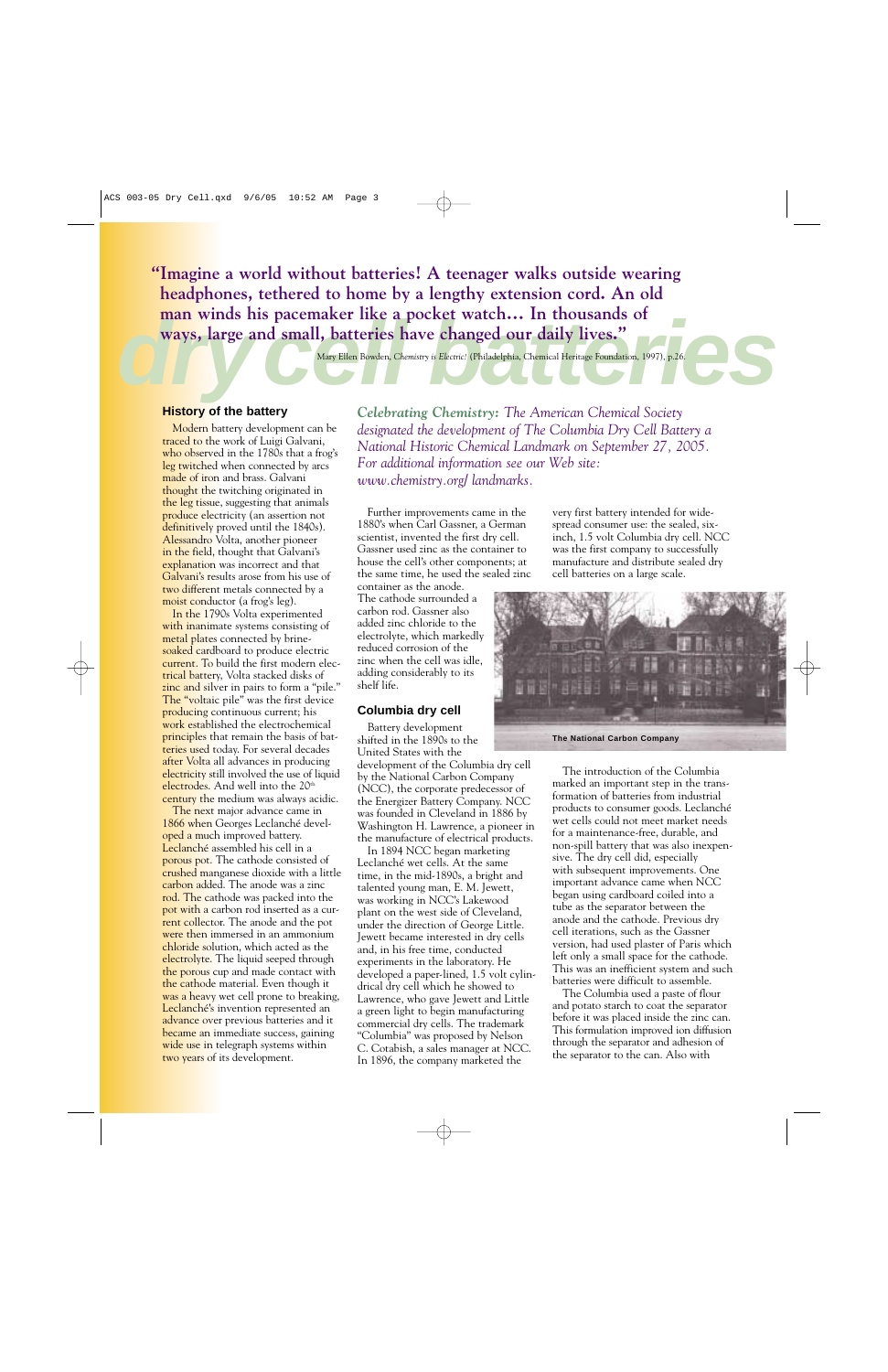improvements, the Columbia used less carbon than earlier batteries which resulted in an increase in energy density (the energy per unit volume of the medium). The Columbia had one other attribute that made it different from other contemporary batteries: it was not sensitive to orientation. This proved especially important for the automobile industry, since a device that moved could not rely on a power source that worked only when facing in certain directions.

Continued improvements in the Columbia battery led to better performance. Because it was sealed there was no spillage and it did not break as easily as predecessors. It was also chemically efficient and economical to produce. Accordingly, the six-inch, 1.5 volt Columbia satisfied the requirements for the consumer market at the beginning of the 20th century. The technology of the Columbia, a carbonzinc battery using an acidic electrolyte, served as the basis of all dry cell batteries for the next sixty years, until the introduction of the alkaline battery by the Eveready Battery Company (now Energizer) in the late 1950s.

# **Innovation meets industry and location**

The late 19th century witnessed many technological advances: the automobile and the telephone were among the most significant. After these came the introduction of countless numbers of electrically-powered household appliances. Complementing a demand for these products was a demand for portable, low-maintenance, electrochemical batteries to power them. The National Carbon Company in Cleveland, Ohio, was ideally situated to meet those demands.

Through the first decade of the 20th century Cleveland was the nation's automobile center; Detroit was not yet "Motor City." Cleveland was the leading automobile maker in the world and more Clevelanders owned cars *per capita* than in any other city. The development of a reliable sealed dry cell was critical to the production of cars. Batteries were used as the "igniter" in early autos much as spark plugs are used in modern internal combustion engines: an early patent says that "gasolene [sic] or other vapor-operated automobiles employ a sparking device for igniting the vapor at each alternate

stroke of the engine-piston. The device in common use consists of a plurality of dry batteries…" The emergence of the magneto in 1907 and then the invention in 1911 of the electric starter, powered by a rechargeable storage battery, eventually made dry cells unnecessary for this purpose.

The telephone relied on batteries. In 1893 Alexander Graham Bell's original patents expired leading to an explosion of telephone manufacturers and providers. The expansion of telephones into more and more homes led to increased demand for batteries since dry cells powered home phones well into the  $20<sup>th</sup>$  century.

At the same time, batteries were playing a critical role in the adaptation of electric current to household devices. The mass-production of domestic sources of power, batteries, made possible the introduction of electric doorbells, burglar alarms, electric sewing machines, and incandescent lights, including the battery-powered flashlight.

### **How batteries work**

**All batteries – whether early sealed dry cells or alka**line batteries of the mid-20<sup>th</sup> century or more contempo**rary lithium batteries – have the same purpose and share many of the same characteristics. Batteries store chemical energy which is then converted into electrical energy used to power a device. Indeed, the need for portable power continues to grow in the modern world.**

**A battery consists of two different electrodes, either metal or metallic compounds. These are connected by an ion-conducting solution known as an electrolyte. Ions are an atom or molecule that has an electric charge, positive or negative. Basic to all batteries is that one electrode attracts electrons more strongly than the other, the cathode and anode, respectively. The difference in the attraction is the voltage of the cell. In most batteries, the anode is zinc and the cathode is manganese dioxide. When the two electrodes are connected by an electrolyte, chemical reactions can occur between the electrodes and the electrolyte. When a wire is externally connected to the two electrodes, the manganese dioxide's stronger attraction for electrons pulls the electrons from the zinc electrode, through the wire, to the manganese dioxide electrode. This process produces a flow of current to power devices.**

**The processes by which batteries work and the basic construction has not changed in over a hundred years. New research is aimed at producing smaller, longerlasting batteries that produce more energy to power ever smaller electronic devices: digital cameras, telephones, and portable computers. One obvious and dramatic change in batteries is size. The Columbia dry cell was six inches long; modern batteries for hearing aids and watches are smaller than 1/4 inch by 1/8 inch.**

**Carbon Zinc Cell and Reactions**